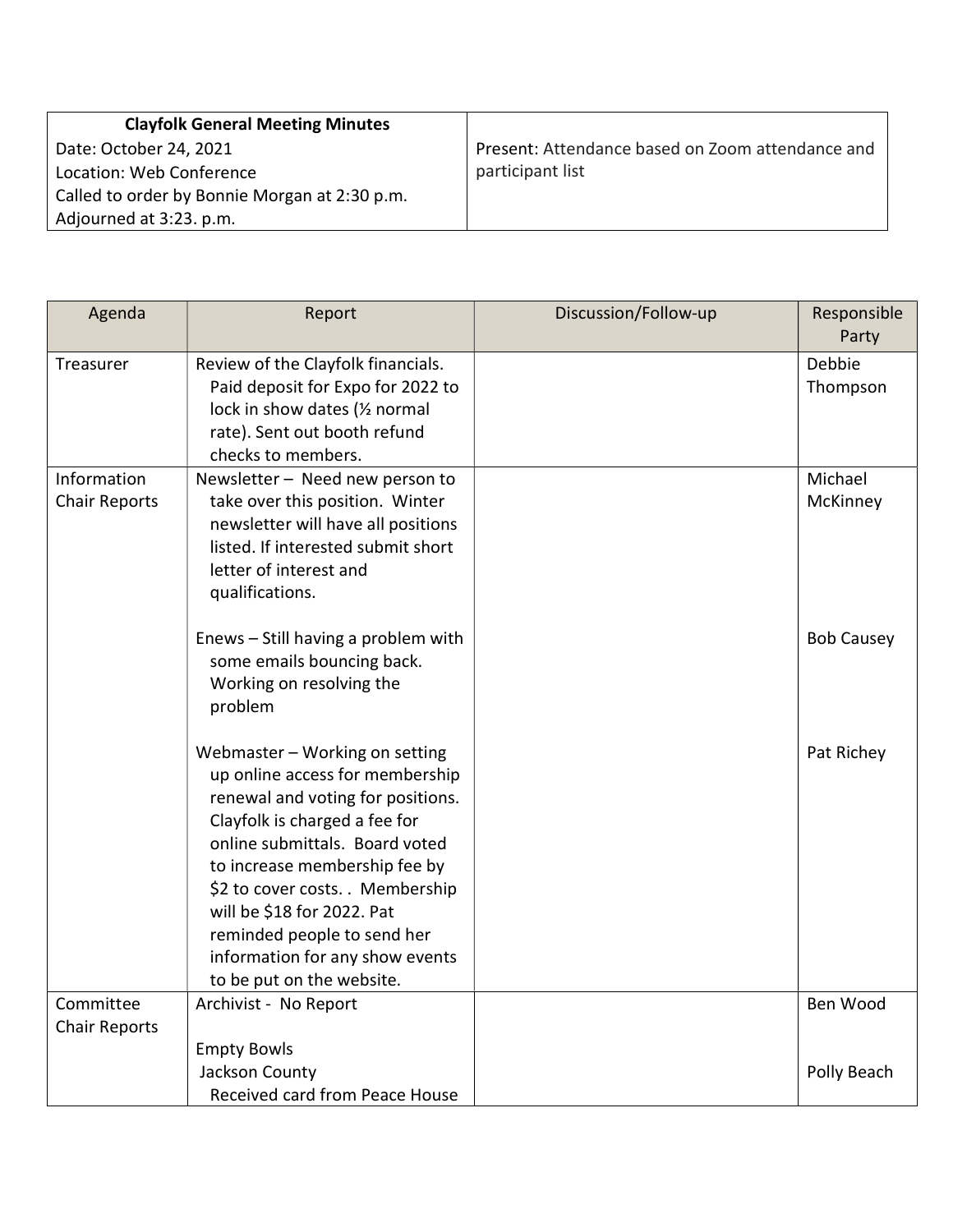| expressing gratitude for support.<br>Upcoming event Nov 13 & 14.                                                                                                                                                         |                                                                                                             |                                                |
|--------------------------------------------------------------------------------------------------------------------------------------------------------------------------------------------------------------------------|-------------------------------------------------------------------------------------------------------------|------------------------------------------------|
|                                                                                                                                                                                                                          |                                                                                                             |                                                |
| <b>Empty Bowls</b><br>Josephine County<br>Had a virtual event - best year<br>yet, impressed with the quality of<br>the bowls. Expressed<br>appreciation for support.                                                     |                                                                                                             | <b>Bernie</b><br>DeLallo/<br>Janice<br>Shenker |
| Douglas County<br>No event this year                                                                                                                                                                                     |                                                                                                             | Peppi Melick                                   |
| Library<br>Selected books for this year and<br>reviewed them with librarians.<br>They asked if Clayfolk could<br>purchase multiple copies of the<br>children's books so they could be<br>distributed to multiple library |                                                                                                             | Viviana<br>Padilla                             |
| branches. Currently under<br>budget for this year, asked board<br>for decision on multiple copies.                                                                                                                       | Requested board be sent info. They will<br>discuss and make a decision on<br>purchase of additional copies. | Viviana/<br><b>Board</b>                       |
| Membership<br>Bob is trainee and is currently<br>learning the ropes from Gwen                                                                                                                                            |                                                                                                             | <b>Bob Causey</b>                              |
| Points<br>Will send out enews to confirm<br>meeting attendance                                                                                                                                                           | Look into using Zoom participant list as<br>additional means of tracking meeting<br>attendance.             | Patt Causey<br>Bill<br>Thompson                |
| Scholarship - No Report                                                                                                                                                                                                  |                                                                                                             | <b>Betsy Moore</b>                             |
| Social Media - No Report                                                                                                                                                                                                 |                                                                                                             | Sandy Brown                                    |
| Workshop - Will have one chair<br>and a trainee. Jim Nordal new<br>trainee w/Carol Hayne.<br>Workshop with Tea Duong in April                                                                                            |                                                                                                             | Carole Hayne                                   |
| 2022 and Deborah Schwartzkopf in<br>September 2022. There was                                                                                                                                                            | Carol will send out questionnaire before<br>Schwartzkopf workshop to see what                               |                                                |